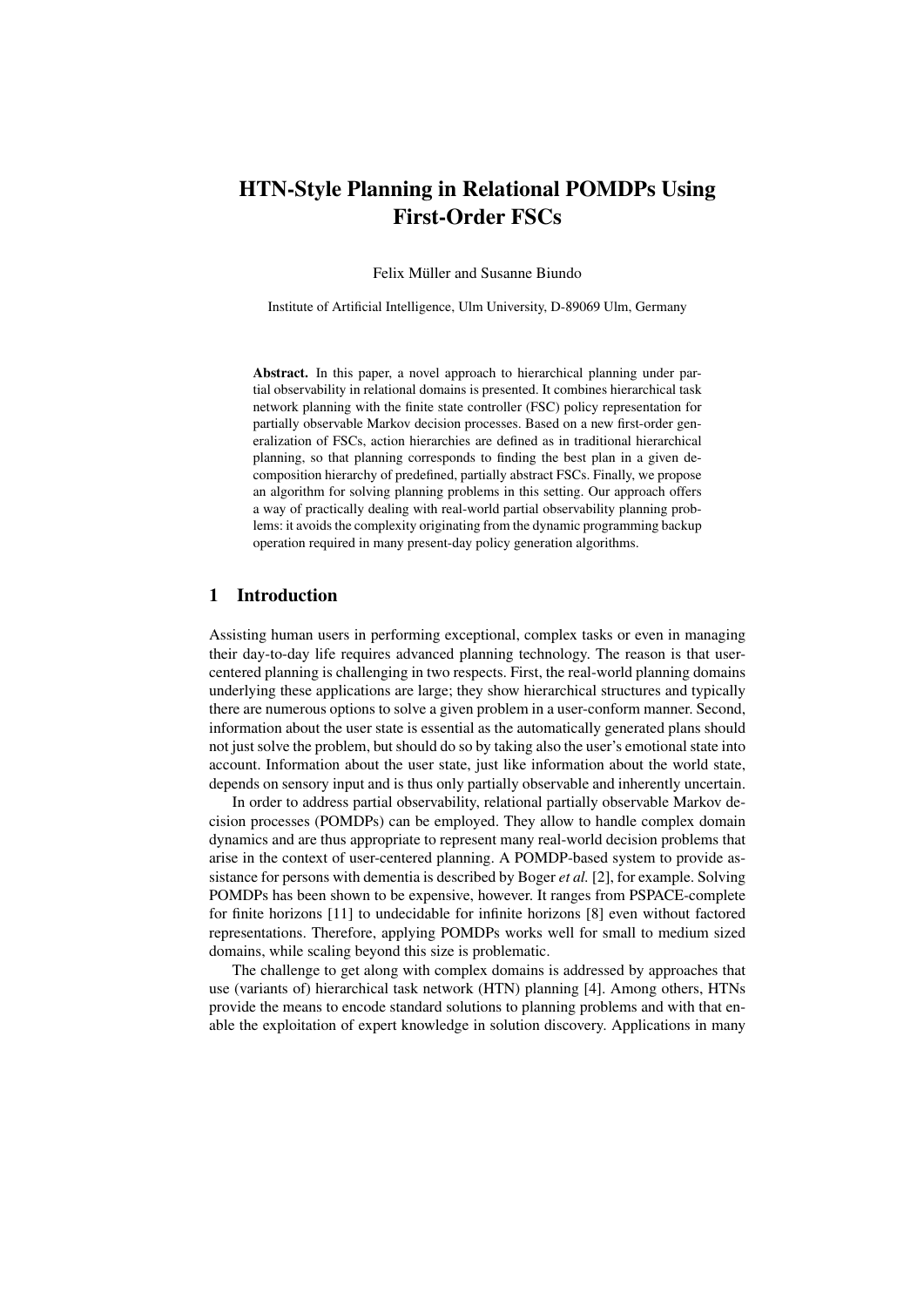real-world domains rely on HTN-based systems [9, 1]. While making use of sophisticated representation schemes that allow to compactly describe large domains, HTNbased systems are aimed at planning for fully observable deterministic domains, however.

Planning in POMDPs with first-order abstraction has only recently started to be investigated by Sanner and Kersting [16] as well as Wang and Khardon [17]. Here, state, action, and observation spaces are factored into a first-order representation, as in traditional AI planning. There are approaches to (non-first-order) hierarchical planning in POMDPs, such as the one introduced by Hansen and Zhou [7]. Their approach uses POMDPs with abstract actions, but instead of a set of predefined finite state controllers per abstract action, a sub-POMDP is solved to compute a policy for each abstract action.

HTN planning in partially observable domains is introduced by Bouguerra and Karlsson [3], where HTN planning is extended by probabilistic action effects and observations, and uncertainty about the environment is represented using belief states. The approach does not allow for the specification of cyclic methods and does not cover full POMDP semantics with rewards, however.

In this paper, we present an approach to transfer the benefits of HTN planning to the POMDP setting, thereby allowing for the exploitation of domain expert knowledge to generate good policies in large, compactly represented POMDP domains. We begin by briefly reviewing (PO)MDPs and HTN planning in Section 2. We then enhance the FSC policy representation such that controllers for relational domains can be compactly specified (Section 3): transitions between controller nodes are governed by formulas, which represent conditions that need to be fulfilled by observations instead of annotating transitions with all possible observations directly. After that, Section 4 defines action hierarchies by introducing abstract actions, each of which is associated with one or more implementations that are given as predefined enhanced controllers, analogously to traditional HTN planning. In Section 5, we describe how solutions can be generated in our formalism before we conclude in Section 6.

### 2 Background

Our work builds on the POMDP model and HTN planning. We will give short introductions to both in the following.

### 2.1 MDPs and POMDPs

MDPs are a framework for planning in fully observable domains with probabilistic actions [14]. An MDP is a tuple  $(S, A, T, R)$ , where S is the set of states, A is the set of actions,  $T(s, a, s') = P(s' | s, a)$  is the transition function, giving the probability for ending up in state  $s'$  upon executing action  $a$  in state  $s$ , and  $R(s, a)$  determines the immediate rewards incurred by executing  $a$  in  $s$ . Additionally, one often specifies a horizon  $h$  for the number of time steps after which the process terminates, or a discount factor,  $0 \le \gamma \le 1$ , for discounting rewards earned at later decision stages, or both. POMDPs generalize MDPs by making the world state only indirectly observable. A POMDP introduces a set of observations O and an observation function  $Z(s, a, o) =$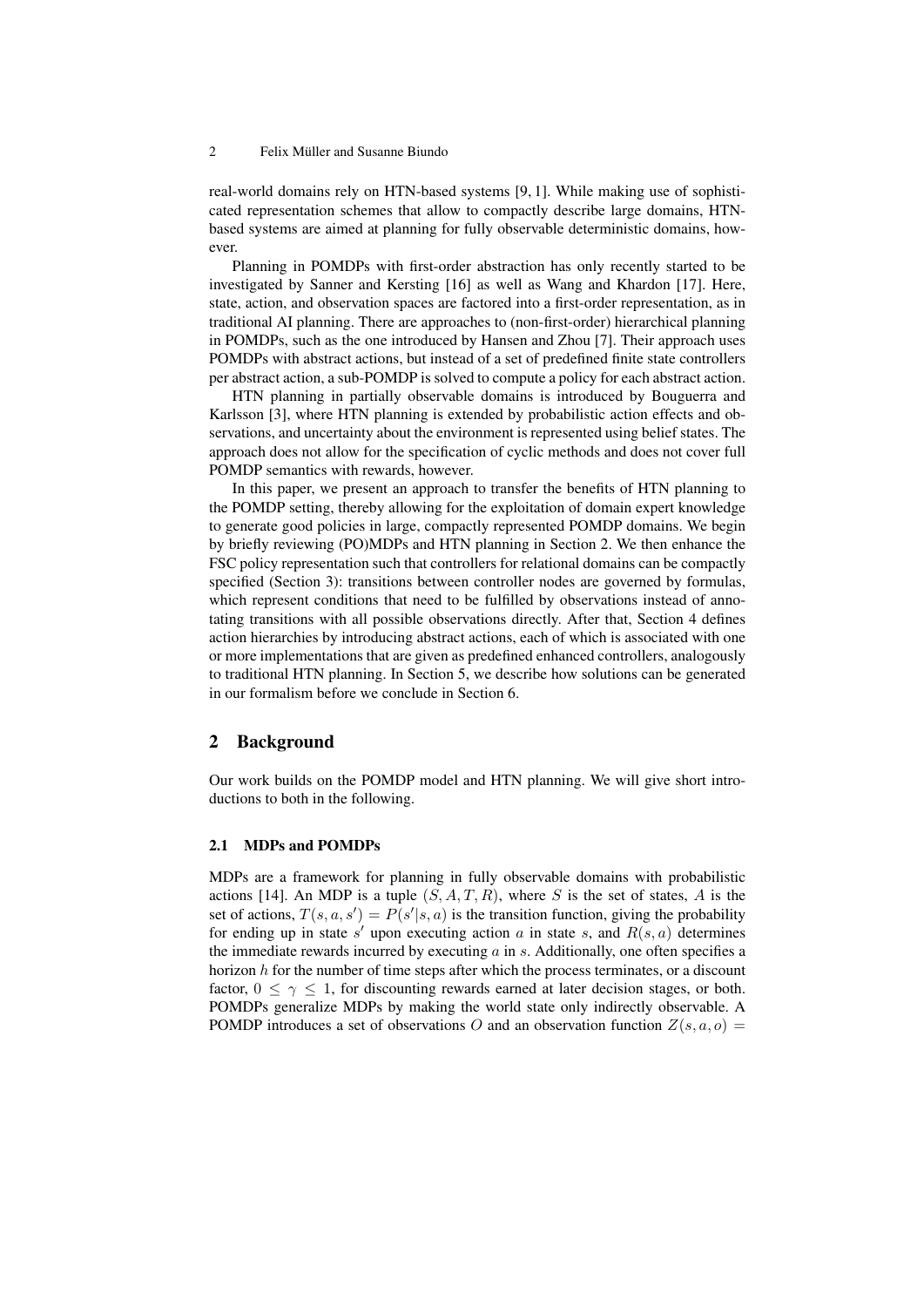$P(o|a, s)$ , denoting the probability of receiving observation o when a is executed and the *resulting* state is s. Since the state cannot be directly observed, a belief state, i. e., a probability distribution over states, is usually maintained by the planning agent.

A solution for a POMDP is a policy  $\pi$  that maximizes the accumulated reward, or equivalently minimizes accumulated cost, for an initial belief state  $b<sub>0</sub>$ . One possibility to represent a policy is a finite state controller, i. e., a directed graph where nodes are labeled with actions and edges are labeled with observations [5]. Policies can be generated using dynamic programming approaches such as policy iteration, where a dynamic programming backup operation is used to iteratively improve an explicitly or implicitly represented policy. Other algorithms include approximative approaches, e. g., point-based value iteration as described by Pineau *et al.* [13].

In this paper, we will use a POMDP variant introduced by Hansen, called indefinitehorizon POMDPs with action-based termination [6]. Such POMDPs include one or more terminal actions, which cause immediate transition to a terminal state from any state. Also, no discounting is used (so that  $\gamma = 1$ ) and action rewards are restricted to be negative. As a result, there is no bound on the number of steps before termination, but the optimal policy (and all policies with finite value) eventually terminate with probability 1. For the sake of readability, we will sometimes speak in terms of positive costs. We will restrict the description of our approach below to a single terminal action, though it can be generalized to more than one terminal action.

To overcome the explicit state enumeration used in the definition above, Sanner and Kersting [16] use a first-order representation based on the situation calculus. We will employ a similarly powerful representation, namely the probabilistic planning domain definition language (PPDDL) [18], which is based on a probabilistic extension of the action description language ADL [12] with MDP semantics. In PPDDL, a domain is given in terms of predicates and typed objects, and states are sets of ground predicates. A ground predicate is true in a state if it is contained in the state and false otherwise (closed world assumption).

A PPDDL action as shown in Figure 1 transforms a state into another state by adding or removing predicates when it makes them true or false, respectively. It also defines the conditions and probabilities that govern their addition and removal, alongside with the condition for receiving rewards. Actions are parametrized, which is why we distinguish between *action schemas*, which are the members of A, and *action instances*  $I(A)$ , where (some) action parameters are bound to domain objects, i.e., ground. An action schema is instantiated into an action instance by substituting parameters by objects of appropriate type. To allow for partial observability, we augment PPDDL actions with the possibility to include observations by introducing the field : observation. Observations are also sets of ground predicates, similar to states. The conditions and probabilities of receiving an observation are specified in the same manner as for an action's effects. As usual for POMDP observations, the conditions for receiving observations are evaluated after the action effects are applied.

As an example from the context of companion systems, we will use the task of renovating an apartment as part of the larger domain of moving: the task is to generate a plan that guides a user in painting each room of an apartment in their preferred color. At the same time, the plan should account for the user's preferences and emotional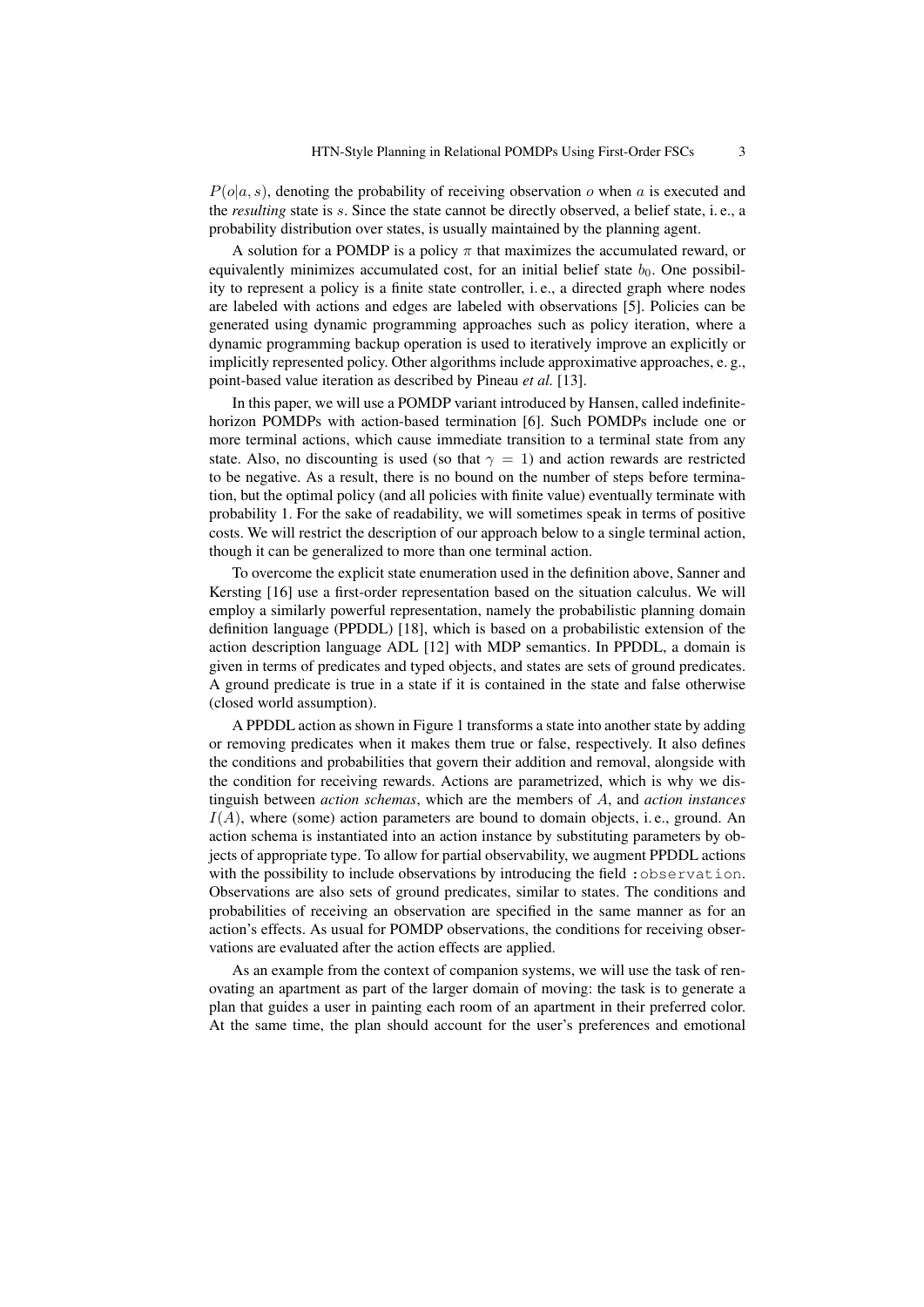```
(:action paint_room
:parameters (?r - Room ?c - Color)
 :effect
  (and
   (has_color ?r ?c)
   (foral1 (?c_old - Color) (when (not (?c_old = ?c)) (not (has_color ?r ?c_old))))(when (happy) (decrease (reward) 1))
   (when (not (happy)) (decrease (reward) 10))
   (when (happy) (probabilistic 0.3 (not (happy)))))
:observation
  (and
   (when (happy) (probabilistic 0.9 (happy_O) 0.1 (not (happy_O))))
   (when (not (happy)) (probabilistic 0.8 (not (happy_O)) 0.2 (happy_O)))))
```
Fig. 1: The paint room action of our example domain, formulated in augmented PPDDL, which changes the color of a room and has low cost if the user is happy and high cost if they are not. Painting a room also has a chance to make the user unhappy and gives a noisy observation of the user's mood.

state and choose actions accordingly. More precisely, states are defined by the predicates (user wants color ?r - Room ?c - Color), (has color ?r - Room  $?c - Color)$ , and (happy), which represent the desired and current colors of each room and the user's emotional state, respectively. Note that for the sake of presentational simplicity, the user's emotional state can only be happy or unhappy. A more complex emotional model, such as the three-dimensional pleasure arousal dominance (PAD) model [15], could be modeled easily by introducing predicates (pleasure ?l - Level), (arousal ?l - Level), and (dominance ?l - Level). Both the user's emotional state and the color the user wants to paint a room can only be observed indirectly via the separate observation predicates (user\_wants\_color\_0  $?r$  - Room  $?c$  - Color) and (happy\_O).

There are five available actions. The first is  $(ask_user ?r - Room)$  which asks the user to tell the system the preferred color for a room. It generates a perfect observation of the user's desired color for a room at a low cost. The second action is the "easy" way to paint a room: call a painter, i.e.,  $(call\_painter ?r - Room ?c$ - Color). This action changes the color of the room accordingly at a medium cost. The other possibility to paint a room is to let the user paint the room themselves using (paint room ?r - Room ?c - Color) (the action represented by Figure 1), which has a low cost if the user is happy and high cost if they are not. Painting a room by themselves also has a chance to make the user unhappy. To improve the user's mood, it is possible to cheer up the user with the action  $(cheer-up)$ , which also has a low cost and a good chance to make them happy. Both the (paint room) and (cheer up) actions generate a noisy observation of the user's mood. Finally, there is the terminal action (finish), which ends the process and has a high cost if there exists a room for which the actual color differs from the color the user wants. As a result, there is some choice as to how the goal of having the rooms of the apartment painted according to the user's preferences can be fulfilled using the actions in the domain: when the user is unhappy, there is a trade-off between cheering them up and letting them paint by themselves versus calling a painter.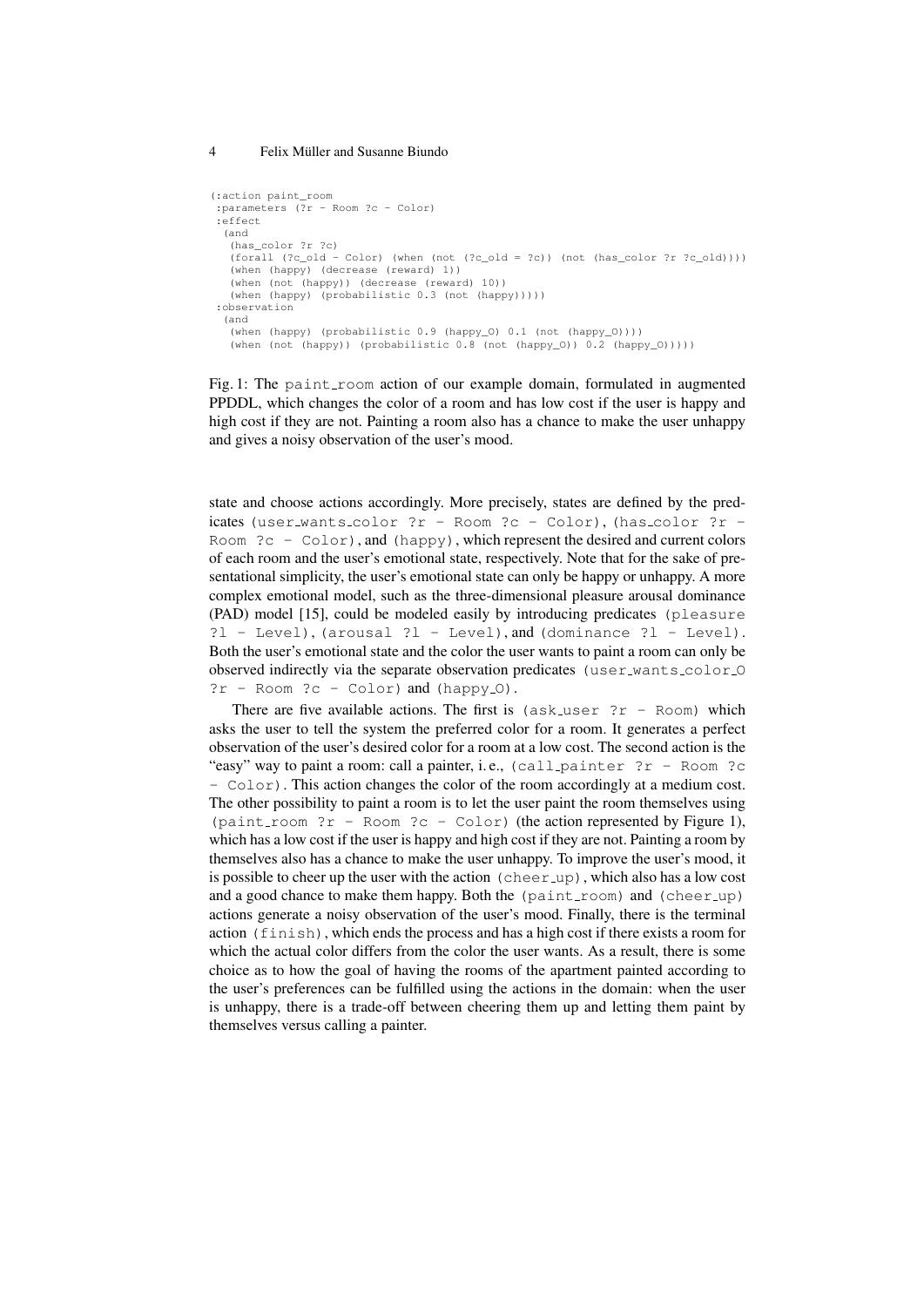#### 2.2 HTN Planning

HTN planning [4] is an approach to planning in fully observable deterministic domains. World states are described in a similar manner as shown above, yet actions are deterministic and the (single) initial world state is completely known. Thus, no observations are required, because the evolution of the world can be predicted with certainty. Apart from the domain dynamics, the HTN planning problem definition includes a hierarchy of actions: in addition to normal, directly executable actions, there are also abstract actions. Abstract actions cannot be executed directly. Instead, one or more implementations, called decomposition methods, are provided for each abstract action in form of partial plans: a method is a partially ordered set of partially instantiated primitive or abstract actions, called a task network. Methods are specified by domain experts and represent known possible solutions to subproblems in the form of abstract actions, therefore encoding a domain expert's knowledge about typical problem-solving "recipes". Some HTN planners such as the original SHOP [10] use a more simple kind of method, where the tasks are totally ordered into a sequence of actions.

In contrast to reward-based goal models or goal state specifications, the goal in HTN planning is to *perform* one or more abstract actions specified in the initial task network. At planning time, abstract actions are iteratively eliminated by replacing abstract actions with implementing methods until a plan is found that contains only primitive actions. Because the goal is to perform actions instead of generating a particular state, actions are also often called (primitive or abstract, respectively) tasks in HTN planning. In the course of our paper, we will use both interchangeably.

## 3 First-Order FSCs

For relational POMDPs such as our example from the previous section, policies can be represented using a first-order version of finite state controllers. The definition of first-order FSCs (FOFSCs) is the first contribution of this paper and is required for the introduction of action hierarchies in Section 4. The rationale behind introducing FOFSCs is that because the number of possible observations is very large in relational POMDPs, including an edge label for every observation as in ordinary FSCs is inconvenient. FOFSCs allow for a more concise representation by using formulas to govern transitions. Note that our definition already includes terminal controller states and nodes associated with partially instantiated actions to allow for the addition of hierarchical elements described below.

Definition 1 (First-Order Finite State Controller) *A* first-order finite state controller  $(FOFSC)$  *is a tuple*  $(Q, q_0, q_t, A, \alpha, O, \delta)$ *. A and O are sets of actions and observations, respectively.* Q *is the set of controller nodes. The node*  $q_0 \in Q$  *is the start node, and the node*  $q_t \in Q$ ,  $q_t \neq q_0$ , is the terminal node. Each node  $q \in Q \setminus \{q_t\}$  is associated *with a (partially) instantiated non-terminal action*  $a_i \in I(A)$  *via the action association function*  $\alpha$  :  $Q \setminus \{q_t\}$   $\rightarrow$   $I(A)$ *. Transitions are defined via the transition function*  $\delta: Q \setminus \{q_t\} \times Q \to \mathcal{F}(O)$ , where  $\mathcal{F}(O)$  is the set of well-formed formulas over the *observation space. Transitions need to be mutually exclusive and exhaustive, i. e., for all obtainable observations*  $o$  *of*  $\alpha(p)$ *, (1) whenever*  $o \models \delta(p, q_i)$  *it holds that*  $o \not\models \delta(p, q_j)$ for all  $q_j \neq q_i$  and (2)  $o \models \bigvee_{q_i \in Q} \delta(p, q_i)$ .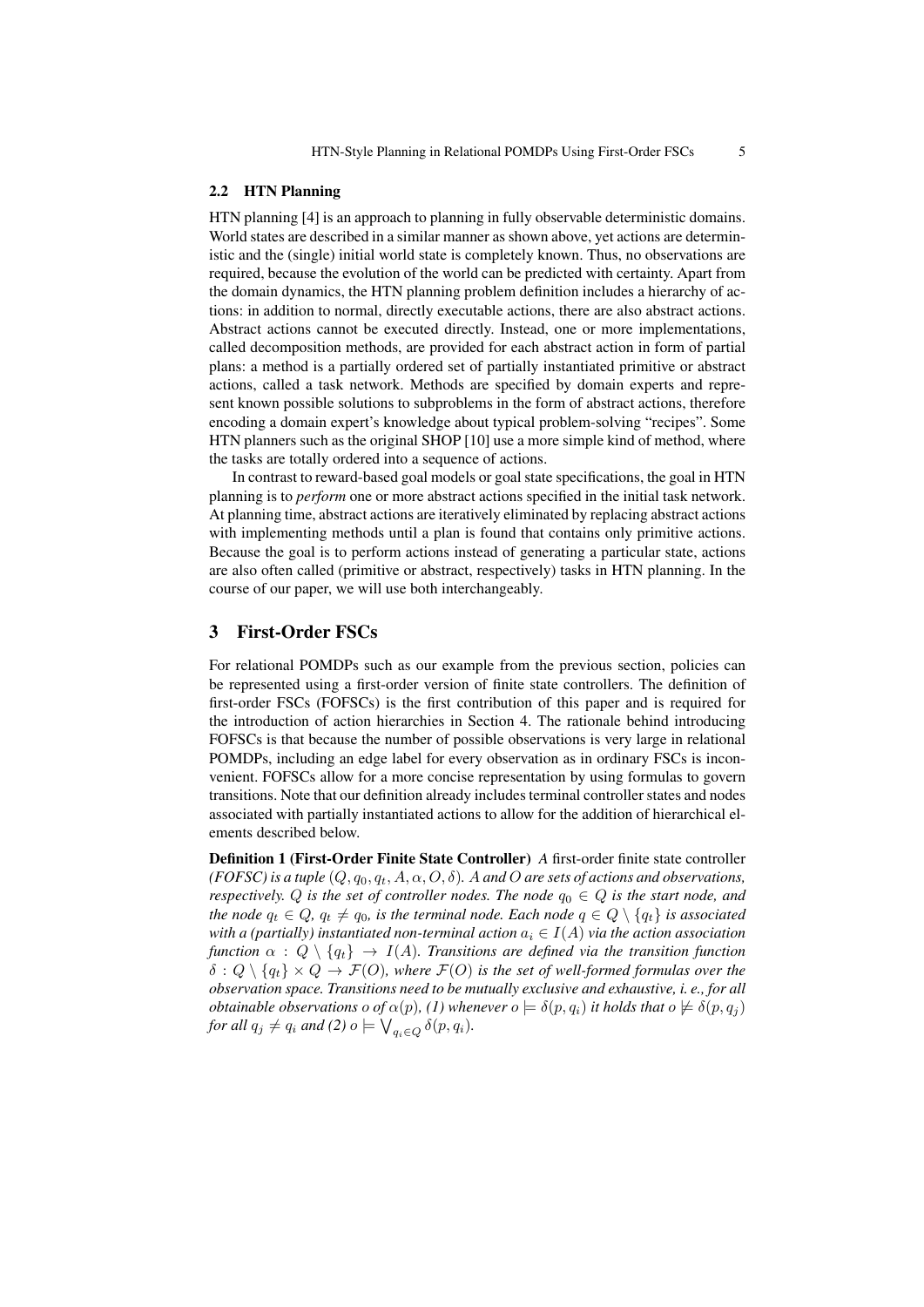For nodes p and q and observation o received from executing  $\alpha(p)$ ,  $\delta(p,q) = \varphi$  means that the controller state changes from p to q if  $o \models \varphi$ . Making the formulas mutually exclusive guarantees that there is no ambiguity when choosing the successor state. Exhaustiveness guarantees that every possible observation of an action is covered. However, this requirement can be dropped by assuming transition to an "error node" (associated with an action that incurs strongly negative reward) when no condition is fulfilled.

Executing an FOFSC works by iteratively executing the action associated with a node (starting with  $q_0$ ), receiving an observation, and following the link whose formula is fulfilled by the observation. This is done until the terminal node is reached, at which point the terminal action is executed. Figure 2 shows an example FOFSC. For the sake of clarity, we omit edges between two nodes p and q when  $\delta(p, q) \equiv \bot$ . Action parame-



Fig. 2: An example FOFSC, where  $a = (ask_user ?r)$ ,  $b = (paint.room$ ?r WHITE),  $c =$  (paint room ?r LIGHTBLUE),  $d =$  (cheer up),  $\varphi_1$ = (user\_wants\_color\_O ?r WHITE),  $\varphi_2$  = (user\_wants\_color\_O ?r LIGHTBLUE), and  $\varphi_3$  = (happy  $\varphi$ ). In words, the described course of action proposes to ask the user for the desired room color, paint the room accordingly, and cheer up the user until their mood seems better.

ters do not need to be ground according to the FOFSC definition, allowing for multiple usage of the same variable in several nodes of the FOFSC. However, non-ground parameters introduce a source of nondeterminism into the FOFSC that might prohibit the unique assignment of an accumulated reward value to the policy the FOFSC represents. Therefore, we define that an FOFSC is *executable* if and only if it is fully ground. For an executable FOFSC, the accumulated reward earned by executing it in a given initial belief state can for example be calculated by solving the induced system of linear equations as described by Hansen [5], where the accumulated reward of the terminal state  $q_t$ is defined by the cost of the terminal action. When the planning horizon is finite, cycles in the FOFSC can be eliminated for evaluation purposes: since execution is assumed to stop when either the terminal node or the horizon is reached, at the latest, they can be unrolled. This allows for a fast forward-evaluation of FOFSCs.

Note that FOFSCs are a natural generalization of the sequences of ground actions generated by many planners for fully observable and deterministic planning domains, such as SHOP.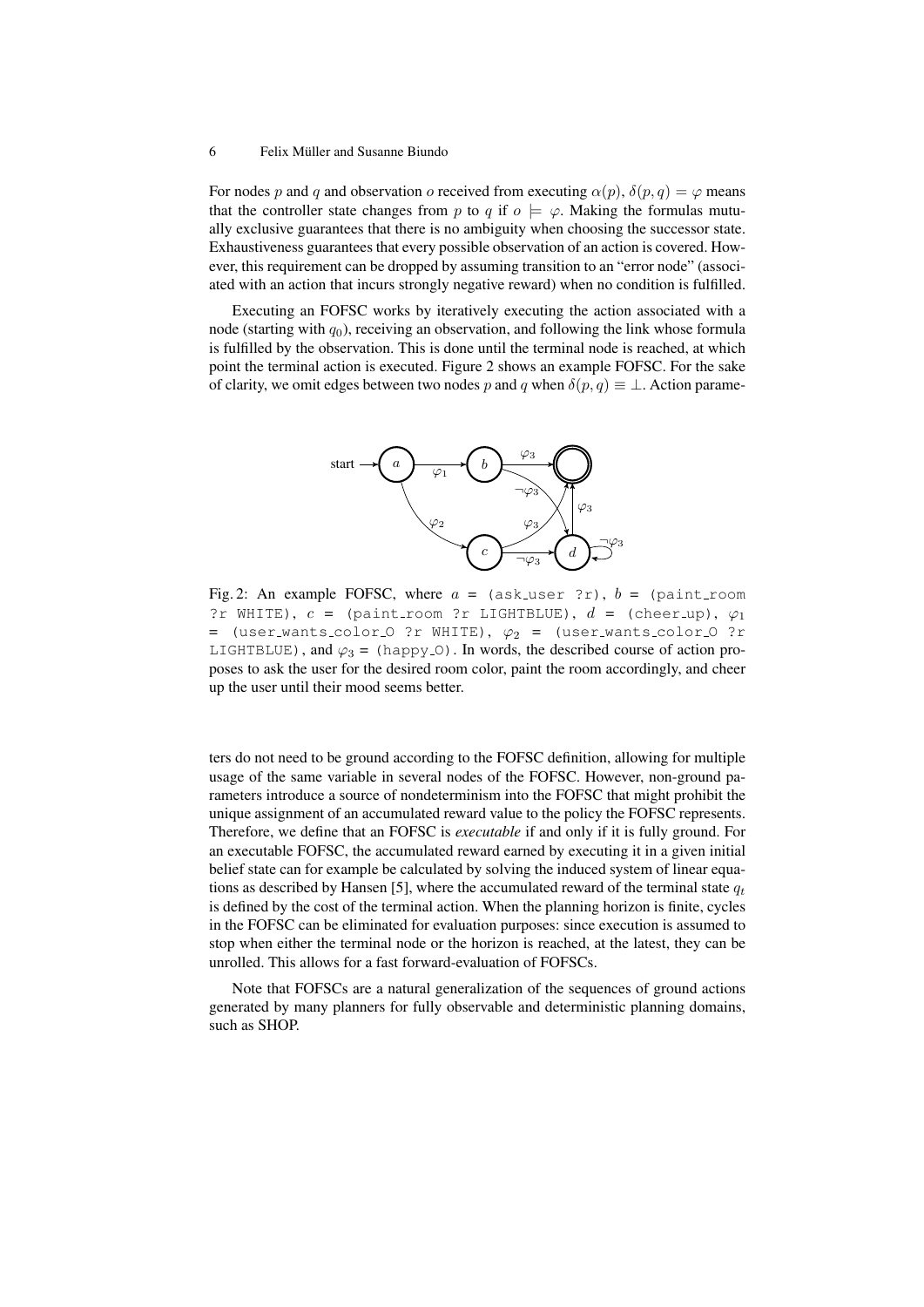### 4 Hierarchical Relational POMDPs

Now, we can begin adding hierarchical information to create action hierarchies by introducing abstract actions and the means to carry them out. Abstract actions are specified in terms of a name and a parameter list just like ordinary actions of the underlying POMDP, but as they are not part of the underlying POMDP, no transition probabilities, observation probabilities or rewards are associated with them. However, as only name and parameter list of an action are needed for the construction of FOFSCs, it is possible to construct FOFSCs containing abstract actions. Obviously, such abstract actions cannot be executed directly and neither can FOFSCs that contain abstract actions.

Intuitively, hierarchical planning as we will define it in this section starts with an initial FOFSC containing abstract actions that have to be iteratively refined into more concrete implementations. This is done by applying *decomposition methods*, each mapping an abstract action to a possible implementation, until all actions are primitive as is done in HTN planning. However, in contrast to normal HTN planning, where the goal is to find an executable primitive plan, the goal here is to find the optimal-reward primitive FOFSC in the induced hierarchy according to evaluation with an initial belief state and a planning horizon.

For a formal definition of hierarchical relational POMDPs using FOFSCs with abstract actions, let  $\text{FSCs}(X)$  denote the set of FSCs over a set of actions X.

Definition 2 (Hierarchical Relational POMDP) *A* hierarchical relational POMDP *(HPOMDP) is a tuple*  $(P, A_a, M, C_{\text{init}}, b_0, h)$ *, where* 

- $-P = (S, A, T, R, O, Z)$  *is the underlying relational indefinite-horizon POMDP with action-based termination,*
- $A_a$  *is a finite set of* abstract actions *with*  $A_a \cap A = ∅$ *,*
- M ⊆ A<sup>a</sup> × FSCs(A ∪ Aa) *is a finite set of* decomposition methods *mapping abstract actions to their possible implementations,*
- Cinit ∈ FSCs(A ∪ Aa) *is the initial FOFSC containing abstract actions,*
- $b_0$  *is the initial belief state, and*
- $h ∈ ℕ ∪ {∞} is the planning horizon.$

A possible abstract action for the example POMDP introduced in the previous section is (handle\_room ?r), which completely handles one room. Expert knowledge is then used to define useful courses of action as implementation for abstract actions. Consequently, one possible method is to ask the user for the desired room color, painting the room accordingly and cheer them up afterwards, if needed. Hence, the FOFSC given in Figure 2 is a method for  $(handle\_room ?r)$ . Other implementations include asking for the desired color and calling a painter, and so on.

Applying a method transforms a partially abstract FOFSC into a more concrete version by replacing the abstract action with the implementation specified by the method. For a formal definition of method application, let  $\text{pd}_{\text{C}}(q)$  denote the set of predecessors of a node q in an FSC C with node set Q and transition function  $\delta$ , i.e.,  $\text{pd}_{\text{C}}(q) = \{p \in Q | \delta(p,q) \not\equiv \bot\}$  and  $\text{sc}_{\text{C}}(q)$  the set of successors of q, i.e.,  $\text{sc}_{\text{C}}(q)$  ${p \in Q | \delta(q, p) \not\equiv \bot}.$  We use superscripts to disambiguate the members of the different FSCs involved, e.g., we write  $Q^1$  for the node set of the FSC  $C^1$ .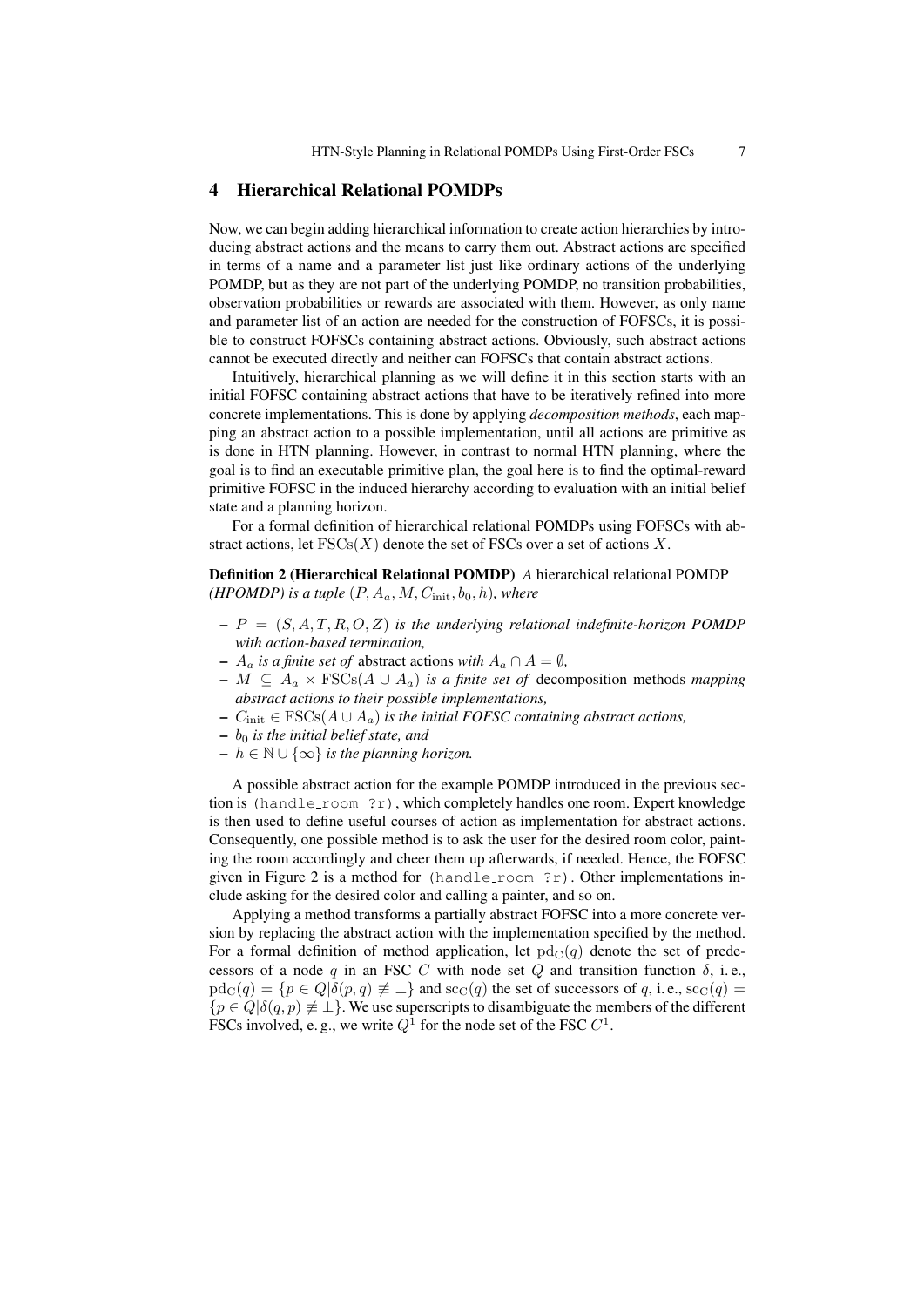**Definition 3 (Method Application)** Let  $C^1$  be an FOFSC containing a node  $q_a^1$  with  $a_i = \alpha^1(q_a^1)$  being an abstract action instance,  $m = (a, C)$  a method for the corresponding action schema  $a$  of  $a_i$ , and  $C^2$  an isomorphic copy of  $C$  with  $Q^1 \cap Q^2 = \emptyset$ . Let  $\sigma$  be a parameter substitution such that  $\sigma(a) = a_i$ . Applying m to  $q_a^1$  results in a *new FOFSC*  $C^3 = (Q^3, q_0^1, q_t^1, A^1, \alpha^3, O^1, \delta^3)$  *with:* 

$$
Q^3 := (Q^1 \cup Q^2) \setminus \{q_a^1, q_t^2\})
$$
  
\n
$$
- \alpha^3(q) := \begin{cases} \alpha^1(q), & q \in Q^1 \\ \sigma(\alpha^2(q)), & q \in Q^2 \end{cases}
$$
  
\n
$$
= \begin{cases} \delta^1(p,q), & p,q \in Q^1 \\ \sigma(\delta^2(p,q)), & p,q \in Q^2 \land \neg(p \in \text{pd}_{C^2}(q_t^2) \land q = q_0^2) \\ \sigma(\delta^2(p,q)) \lor \delta^1(q_a^1, q_a^1), & p \in \text{pd}_{C^2}(q_t^2) \land q = q_0^2 \\ \delta^1(p,q_a^1), & p \in \text{pd}_{C^1}(q_a^1) \land q = q_0^2 \\ \sigma(\delta^2(p,q_t^2)) \land \delta^1(q_a^1,q), & p \in \text{pd}_{C^2}(q_t^2) \land q \in \text{sc}_{C^1}(q_a^1) \\ \perp, & else \end{cases}
$$

Applying a method m to a node q in an FOFSC C is denoted by  $C[q \leftarrow m]$ . Intuitively, when an abstract action is replaced by an implementation, all incoming edges of the abstract action are "redrawn" to point to the initial node of the implementing FOFSC, and all outgoing edges of the abstract action are combined with the edges pointing to the terminal node of the implementing FOFSC. Additionally, the substitution is required to pass the already bound action parameters of the replaced abstract action to its implementation. Figure 3 shows how the abstract action (handle room KITCHEN) is replaced by one of the introduced methods in our example.

Precisely, the new transition function  $\delta^3$  is constructed to capture the intended meaning of method application while fulfilling the "mutually exclusive and exhaustive" requirement of Definition 1: the first two cases preserve the internal transitions of  $C^1$  and  $C^2$ . The third case accounts for the special case when there is a sling at  $q_a^1$ : a sling means the abstract action can be repeated immediately after its completion. This translates to a transition from a last action to the first action in its implementation. As the implementation may already contain such a transition, a disjunction of both transition conditions is introduced. The fourth case handles transitions to  $q_a^1$ , which result in transitions to the initial node of  $C^2$ . The fifth case connects the predecessor nodes of  $q_t^2$  to the successor nodes of  $q_a^1$ . As both the transitions to  $q_t^2$  and from  $q_a^1$  are labeled with transition conditions in  $C^1$  and  $C^2$ , respectively, each possible combination in  $\text{pd}(q_t^2) \times \text{sc}(q_a^1)$ is labeled with the conjunction of the respective transition conditions. Finally, the last case states that no other transitions are introduced.

By iteratively replacing all abstract actions and binding action parameters to constants until all actions are primitive and ground, we can generate executable FSCs. For a primitive FSC C, we can evaluate its accumulated cost  $V(C, b_0, h)$  with respect to the initial belief state  $b_0$  and horizon h. This leads us to the definition of a solution for a hierarchical relational POMDP:

Definition 4 (Solution) *A solution of a hierarchical relational POMDP is a fully primitive and executable decomposition* C ∗ *(i. e., fully ground and without abstract actions)*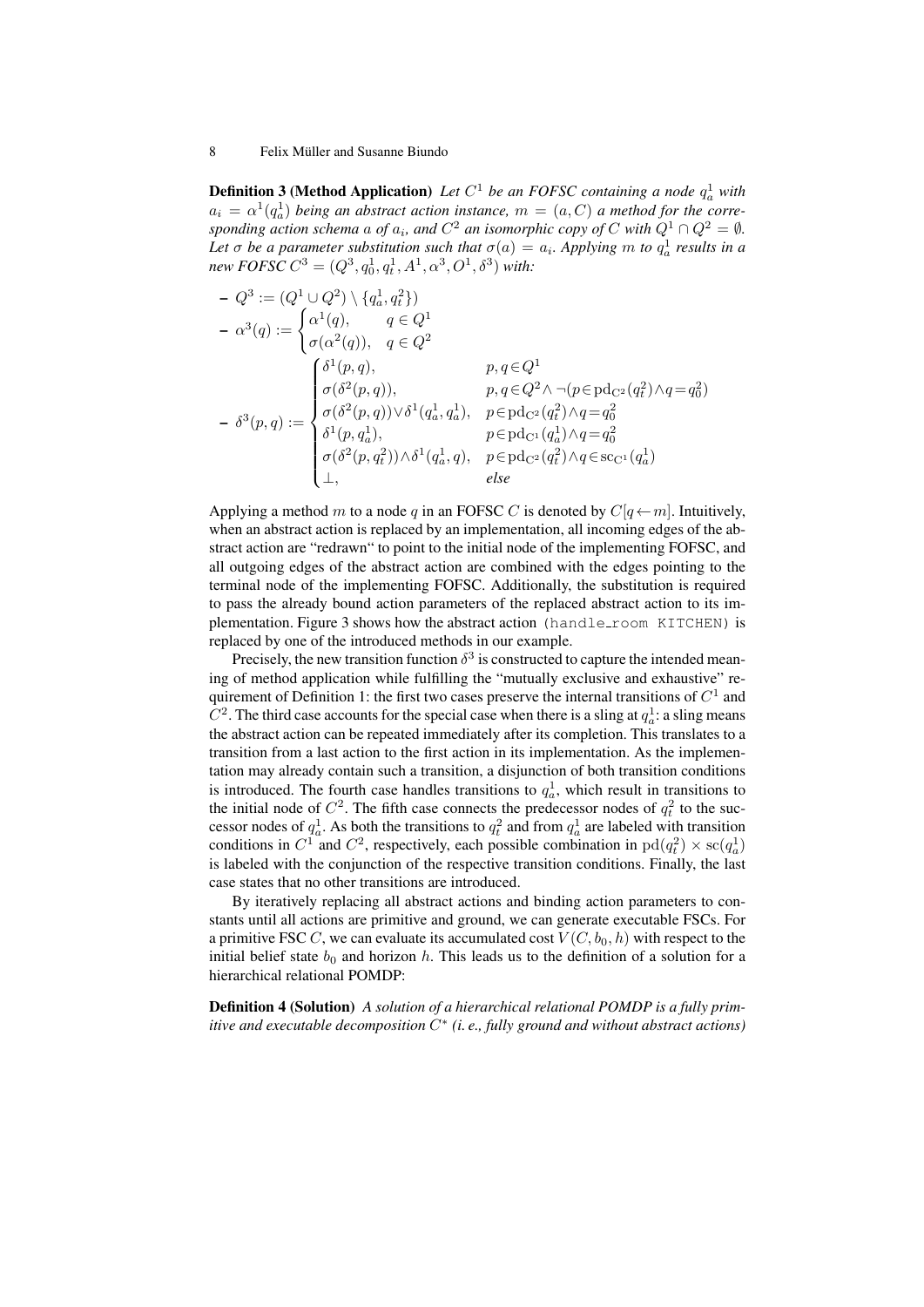

(a) A partially abstract FOFSC in our example, where the kitchen and the living room are to be painted, so  $a =$  (handle\_room KITCHEN) and  $b =$  (handle\_room LIVING\_ROOM).



(b) The resulting FOFSC after applying a method  $(a_1 =$  (ask\_user KITCHEN),  $a_2 =$  (paint\_room KITCHEN LIGHTBLUE), (paint room KITCHEN WHITE),  $a_3 =$  $a_4$  = (cheer\_up),  $\varphi_1$  = (user\_wants\_color\_O KITCHEN WHITE),  $\varphi_2$  = (user\_wants\_color\_O KITCHEN LIGHTBLUE), and  $\varphi_3$  = (happy\_O)).

Fig. 3: The initial FOFSC  $C<sub>init</sub>$  for our example domain (Figure (a)) and the resulting FOFSC after the method shown in Figure 2 has been applied to the node associated with action a (shown in Figure (b)). Note how the parameter  $?r$  is substituted by KITCHEN.

*of* Cinit*, such that there exists no other fully primitive and executable decomposition* C with smaller accumulated cost, i.e.,  $\forall C, V(C, b_0, h) \geq V(C^*, b_0, h)$ , with respect to *evaluation using*  $b_0$  *and*  $h$ .

Note that a solution is required to be a decomposition of  $C_{\text{init}}$ . This means that it is in general not an optimal policy for the underlying POMDP. The relative solution quality of the HPOMDP solution compared to the optimal solution of the underlying POMDP directly depends on the modeled methods: methods can both be chosen so that the HPOMDP solution approximates the optimal solution arbitrarily closely and so that the HPOMDP solution is arbitrarily bad. Since the methods are modeled by a domain expert, relative HPOMDP solution quality is determined by the quality of the expert knowledge.

# 5 Algorithm

The algorithm we propose for hierarchical relational POMDP planning is outlined in Algorithm 1 and employs an  $A^*$  search in the space of FOFSCs induced by the action hierarchy: it iteratively decides whether an FOFSC is a solution (line 4), generates successor FOFSCs if it is no solution (line 6-9), ranks them according to their cost-plusheuristic value (line 10), and proceeds by considering the lowest-cost candidate next. A closed-set  $D$  that contains already visited FOFSCs is used to prevent the algorithm from considering the same FOFSC twice (lines 5 and 10). Note that the method application in line 8 generates only ground instances, so that the cost and heuristic functions defined below can be evaluated unambiguously.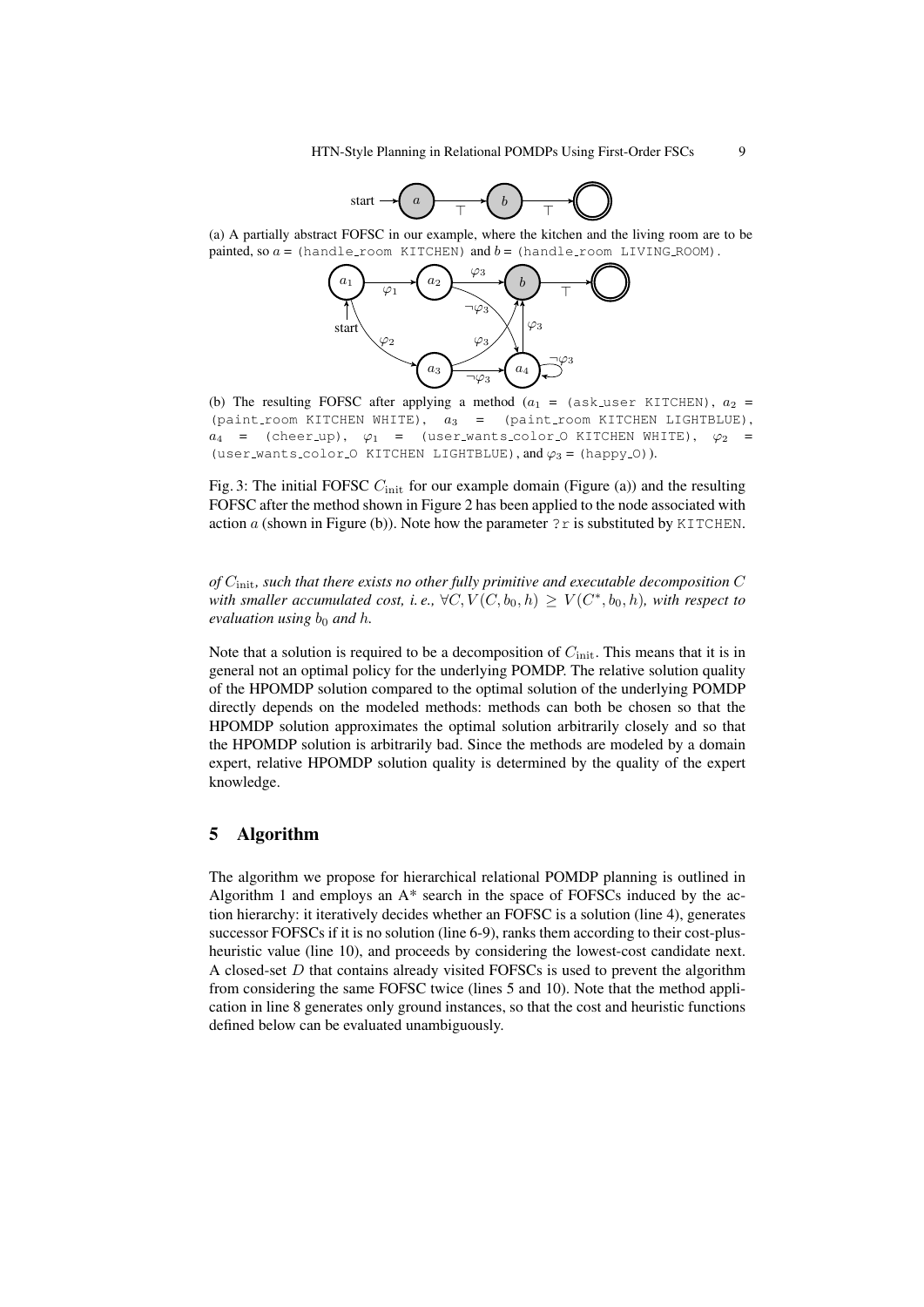**Input** : A HPOMDP  $(P, A_a, M, b_0, C_{\text{init}}, h)$ . Output : A solution or *fail*. 1  $F := \langle C_{\text{init}} \rangle, D := \emptyset$ 2 while  $F \neq \varepsilon$  do

 $3 \mid C_{\text{cur}} := \text{head}(F), F := \text{tail}(F)$ 4 **if**  $C_{\text{cur}}$  *is executable* then return  $C_{\text{cur}}$  $5 \mid D := D \cup C_{\text{cur}}$ 6  $Q :=$  the nodes q in  $C_{\text{cur}}$  with  $\alpha(q)$  abstract 7 foreach  $q \in Q$  do  $\mathbf{s}$   $\vert$   $\vert$   $\langle m_1, \cdots, m_n \rangle$  := the methods for  $\alpha(q)$ 9  $\vert \vert F_q := \langle C_{\text{cur}}[q \leftarrow m_1], \cdots, C_{\text{cur}}[q \leftarrow m_n] \rangle$ 10  $F := \text{merge}(F, F_q \setminus D)$ 

#### <sup>11</sup> return *fail*

Algorithm 1: The HPOMDP Planning Algorithm, which employs A\* search in the space of FOFSCs. The call to merge() sorts all plans C in F and  $F_q$  in ascending order according to their cost-plus-heuristic value  $f(C) = g(C) + h(C)$ .

#### 5.1 Costs and Heuristics

For the cost and heuristic definitions, we distinguish between the part of an FSC that can be assessed exactly cost-wise, and the part for which cost must be estimated. Cost can be calculated exactly when there is no abstract action involved, i. e., for the part between  $q_0$  and the first nodes associated with an abstract action. For an abstract action, neither immediate cost nor transition probabilities are known, therefore it is impossible to calculate costs correctly beyond the first abstract action encountered. Let  $Q_f(C)$ denote the set of those "first abstract nodes", i.e., nodes q for which  $\alpha(q)$  is abstract and there is a fully primitive path with probability greater than zero leading from  $q_0$  to q. The cost function  $g(C)$  of an FSC C is then defined as the accumulated cost V of an FSC  $C'$  where every edge pointing to a node in  $Q_f(C)$  is redrawn to the terminal node. Note that for a fully primitive FSC C,  $C = C'$  and hence,  $g(C) = V(C)$ , i.e.,  $g(C)$  is the true cost of  $C$ .

The heuristic estimate  $h(C)$  tries to assess the cost induced by the remaining part of C. We will present admissible estimates  $h$  for both the finite and the indefinite horizon cases. For the indefinite horizon case, we will calculate a lower bound for the cost incurred by reaching  $q_t$  from each node  $q \in Q_f(C)$ . The value of  $h(C)$  is then calculated as the weighted sum of the cost bounds for each  $q$  according to the probabilities of reaching  $q$  through a fully primitive path, which are in turn lower bounds for the true probabilities of reaching each q. To calculate the estimate for each  $q \in Q_f(C)$ , we assume that we can choose transitions at each node in  $C$  instead of determining the successor node according to received observations. Additionally, we assign to each edge the minimal cost of the action of its predecessor node if it is primitive and 0 if it is abstract. The cost bound for a node  $q \in Q_f(C)$  is then given by the cost of the shortest path from  $q$  to  $q_t$  in the resulting graph.

In the finite horizon case, it is possible that an expensive action "close" to the end of the planning horizon is "pushed beyond" the horizon when an abstract action is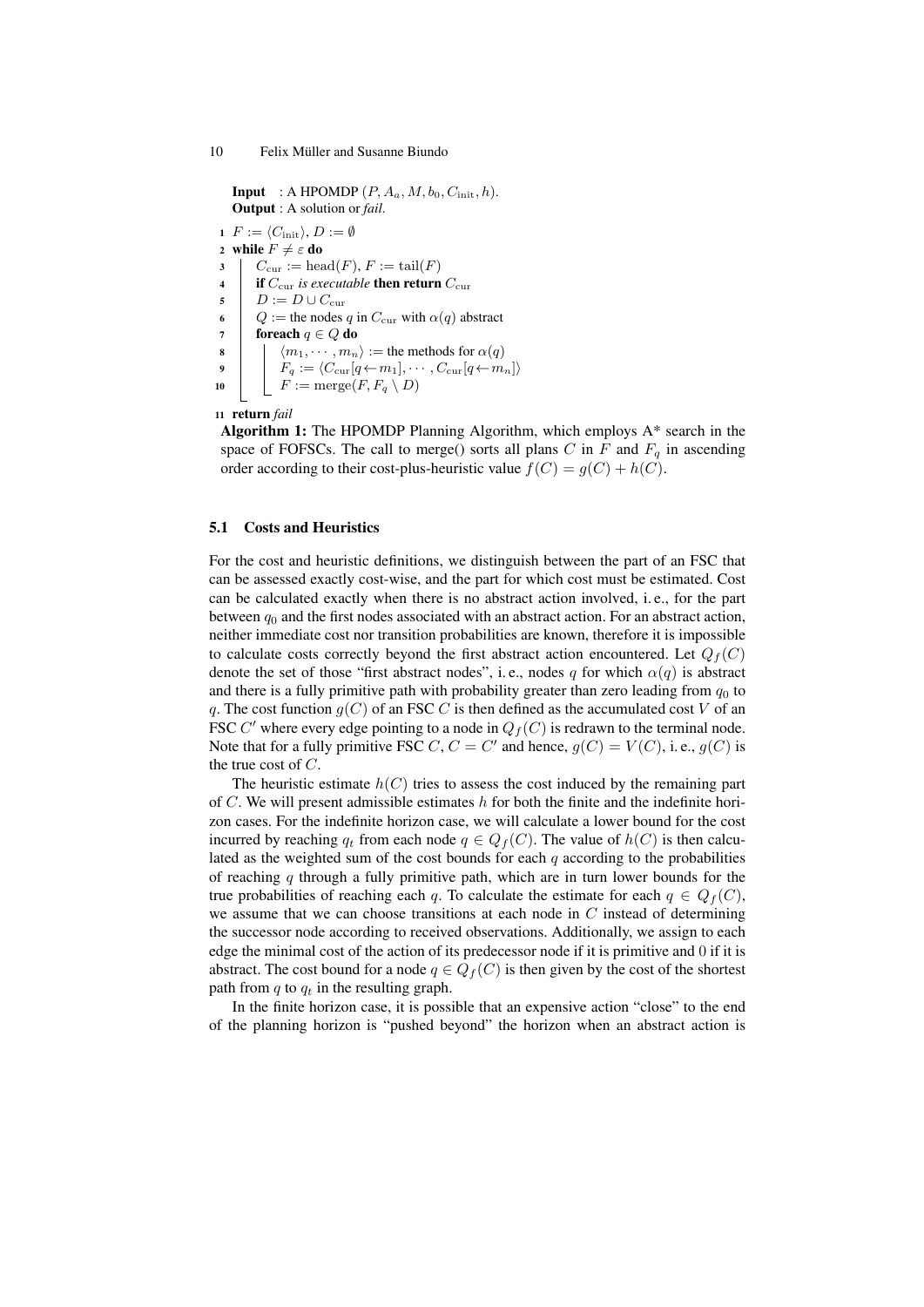replaced by an implementation and is replaced with a cheaper action for evaluation purposes. Therefore, for each time step remaining after reaching a node  $q \in Q_f(C)$ , we simply allocate the minimum cost of *any* action and 0 when the terminal node is reached. This way, the heuristic is guaranteed to underestimate the remaining costs. Note that FOFSCs are unrolled for evaluation and comparison for finite horizons.

#### 5.2 Properties

The algorithm is correct for both the finite and indefinite horizon cases, because the requirements for the usage of A\* search are met. Firstly, since all action costs are nonnegative, applying a method never decreases the cost  $g$  of an FOFSC. Therefore, there are no negative path costs as required for  $A^*$  search. Secondly, the heuristics are constructed to underestimate the real costs. Thirdly, because both the cost and the heuristic estimate only depend on the FOFSC at hand, not on the path that generated it, the usage of a closed-set is also allowed.

In the finite horizon case, it is also complete and guaranteed to terminate. This is because there are only finitely many unrolled FOFSCs whose length is limited by the horizon h. Since every possible FOFSC in the hierarchy is generated and no FOFSC is considered twice through the use of the closed-set  $D$ , the execution terminates.

Because of the infinite plan space in the indefinite horizon case, completeness cannot be guaranteed in this setting. For some special cases though, the algorithm is also complete and guaranteed to terminate, for example when the action hierarchy is nonrecursive, i. e., an abstract action is never reintroduced after it has been decomposed.

# 6 Conclusion and Future Work

We have presented an approach that allows for exploitation of domain knowledge in relational POMDP planning. While the FOFSCs generated by our approach do not represent optimal policies for the underlying POMDP, good policies can be generated through the use of suitable expert knowledge in the form of methods. If an optimal policy for the underlying POMDP is required, the FOFSC generated by our approach can be used as an input for traditional, optimal POMDP solution algorithms such as value or policy iteration.

Our approach covers both finite and indefinite horizons. Especially in the context of user-centered planning, finite horizons seem appropriate to represent the limited patience of a human user. As a prerequisite for our approach, we introduced a first-order generalization of FSCs that also corresponds to a generalization of plans generated by traditional AI planning systems for fully observable deterministic domains.

As the next step, we plan to implement our formalism and evaluate its effectiveness in terms of plan generation speed and ease of modeling, using domains from the 2011 International Probabilistic Planning Competition IPPC-2011. We expect that expert knowledge required for our approach is available in domains like elevator control or traffic light control, where present-day solutions are hand-crafted by experts. Another important part in our research is the development of suitable heuristics to improve plan generation speed.